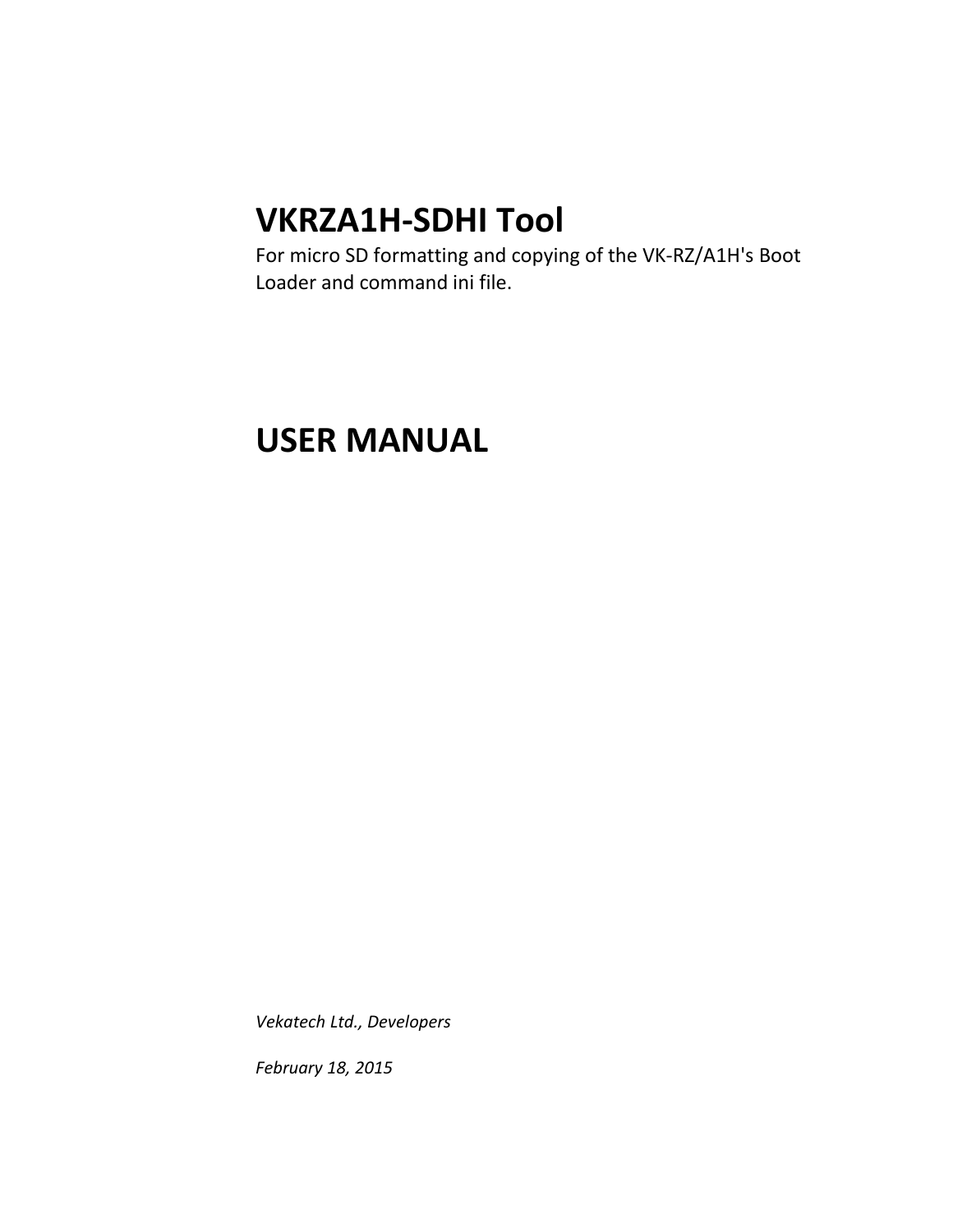#### **Revision Sheet**

| Release No. | Date      | <b>Revision Description</b> |
|-------------|-----------|-----------------------------|
| 1.0         | 2/18/2015 | <b>Initial Revision</b>     |
|             |           |                             |
|             |           |                             |
|             |           |                             |
|             |           |                             |
|             |           |                             |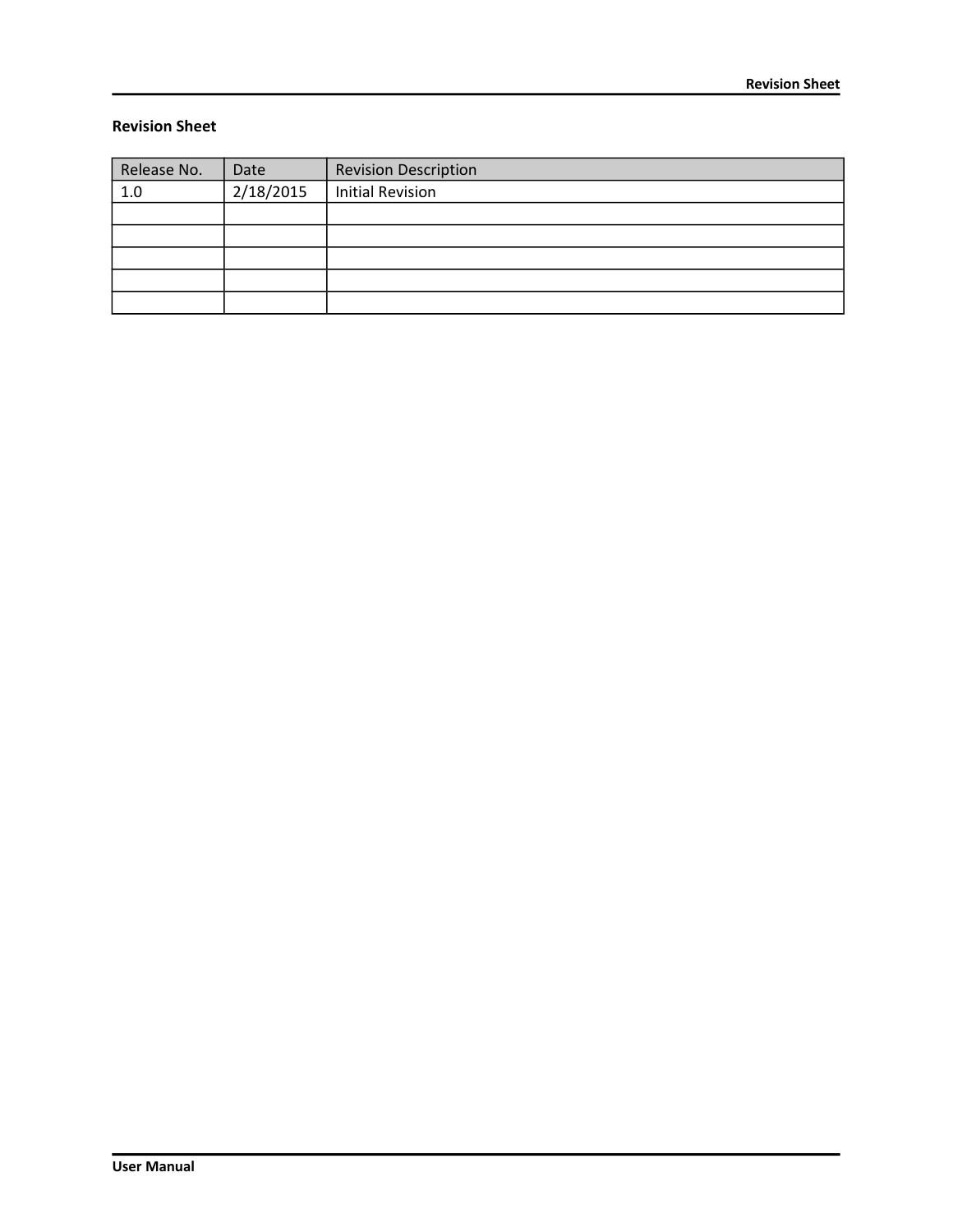# **Table of Contents**

| 1.0 |                                                                                                         |  |
|-----|---------------------------------------------------------------------------------------------------------|--|
|     |                                                                                                         |  |
| 2.0 |                                                                                                         |  |
|     |                                                                                                         |  |
| 3.0 |                                                                                                         |  |
|     |                                                                                                         |  |
|     | 3.1.2. Click on the link in the received e-mail and download the archive from "Vekatech SD CARD LOADER" |  |
|     |                                                                                                         |  |
|     |                                                                                                         |  |
|     |                                                                                                         |  |
|     |                                                                                                         |  |
| 4.0 |                                                                                                         |  |
|     |                                                                                                         |  |
|     |                                                                                                         |  |
|     |                                                                                                         |  |
|     |                                                                                                         |  |
|     |                                                                                                         |  |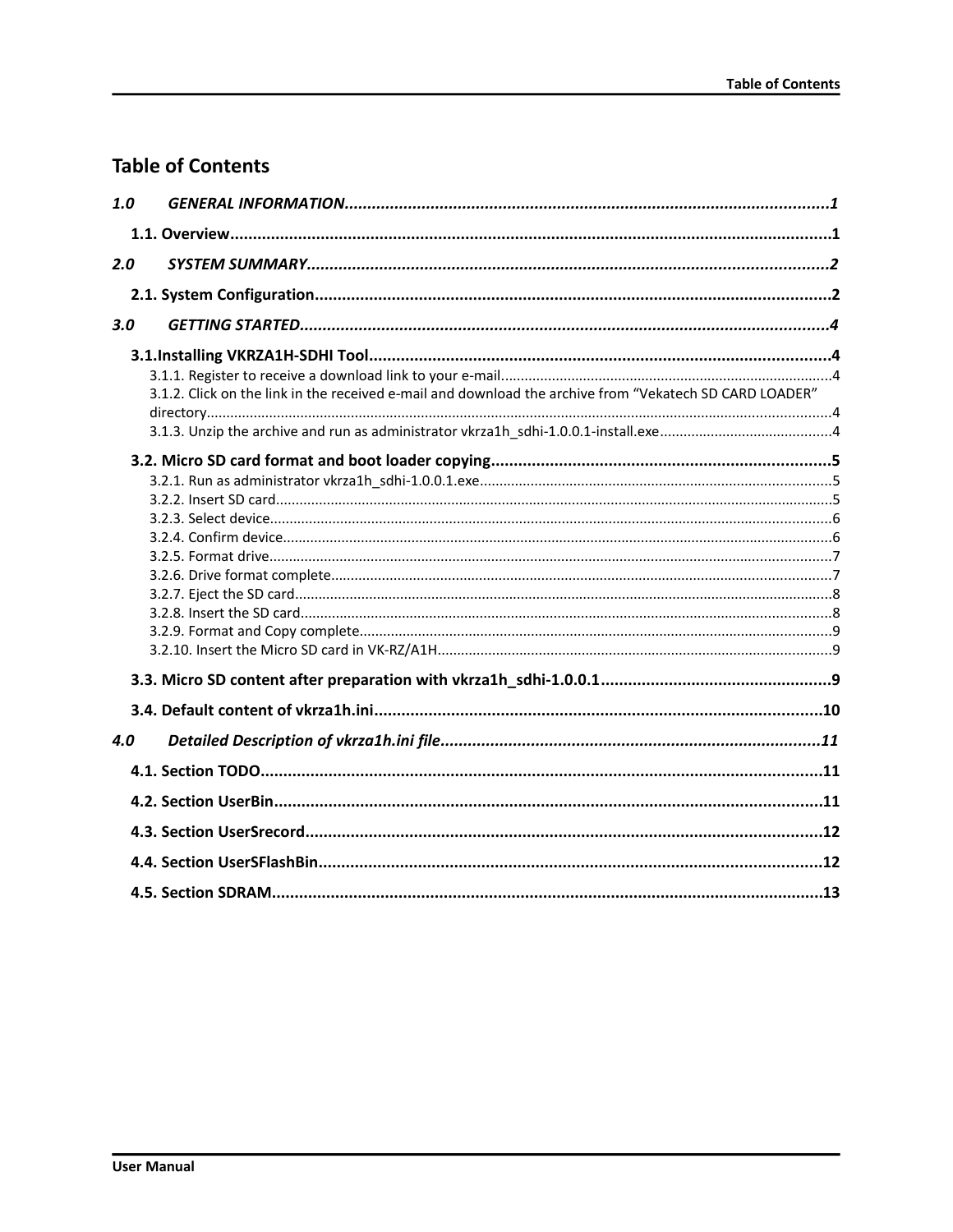# <span id="page-3-0"></span>**GENERAL INFORMATION**

#### <span id="page-3-1"></span>**1.1. Overview**

The SD CARD RAM/Flash/I2C Loader application is intended to prepare the micro SD CARD for using the VK-RZ/A1H's Boot loader with the VK-RZ/A1H development board.

The possible scenarios are as follows:

- programming of the onboard NOR FLASH, e.g. user application or boot loader like "U-BOOT";
- starting the user application copied to the SD CARD in internal SRAM of RZ/A1H (system with NO-Flash, NO-SDRAM);
- starting the user application copied to the SD CARD in external SDRAM of VK-RZ/A1H.

The above allows the development and use of VK-RZ/A1H without a J-TAG debugger.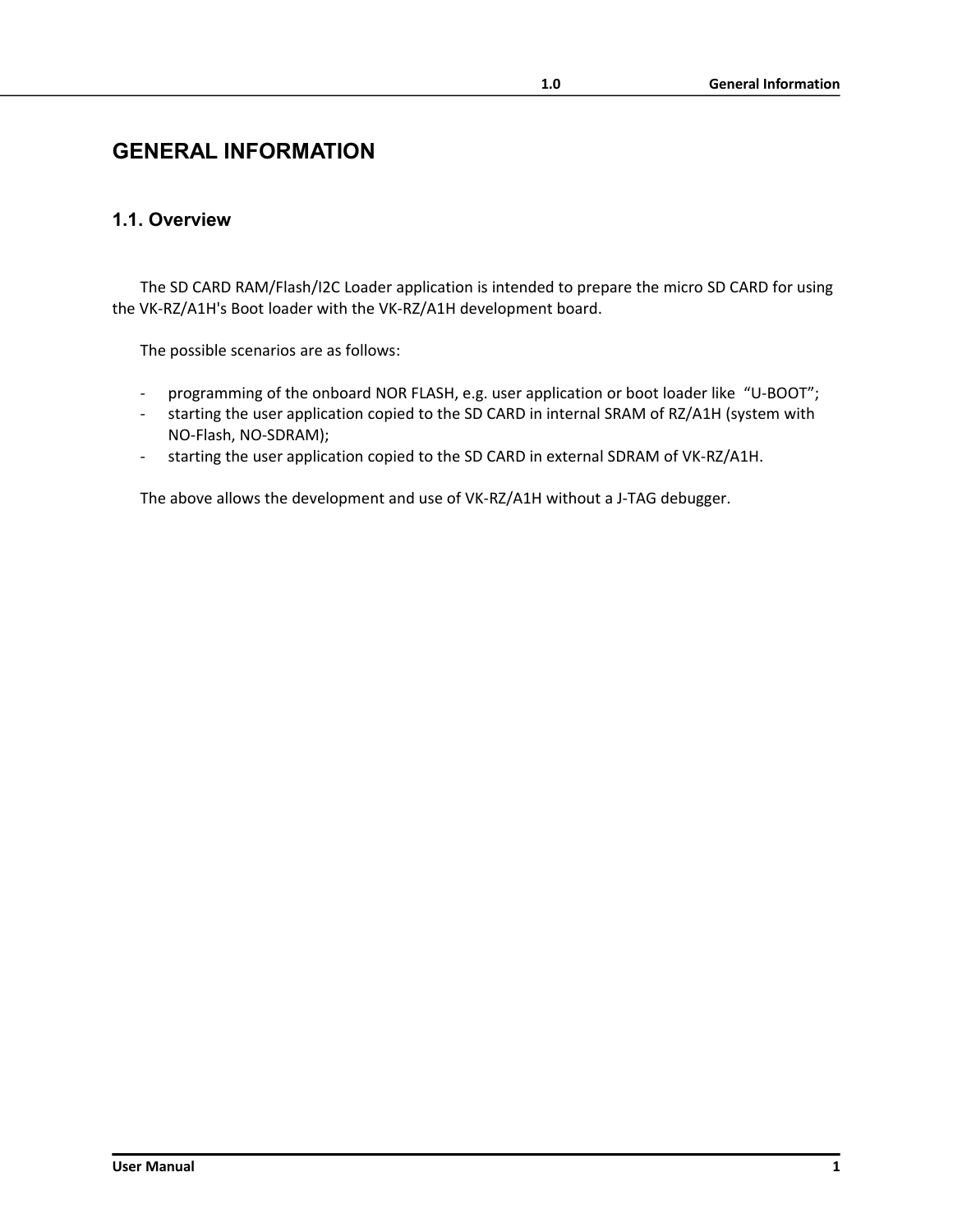# <span id="page-4-1"></span>**SYSTEM SUMMARY**

## <span id="page-4-0"></span>**2.1. System Configuration**

The user must provide the following requirements:

- PC with Windows 7



VKRZA1H-SDHI Tool for preparing the SD CARD



*Can be downloaded from the link below upon free registration: http://support.vekatech.com/register/?ref=%27VK-RZ+A1H%27*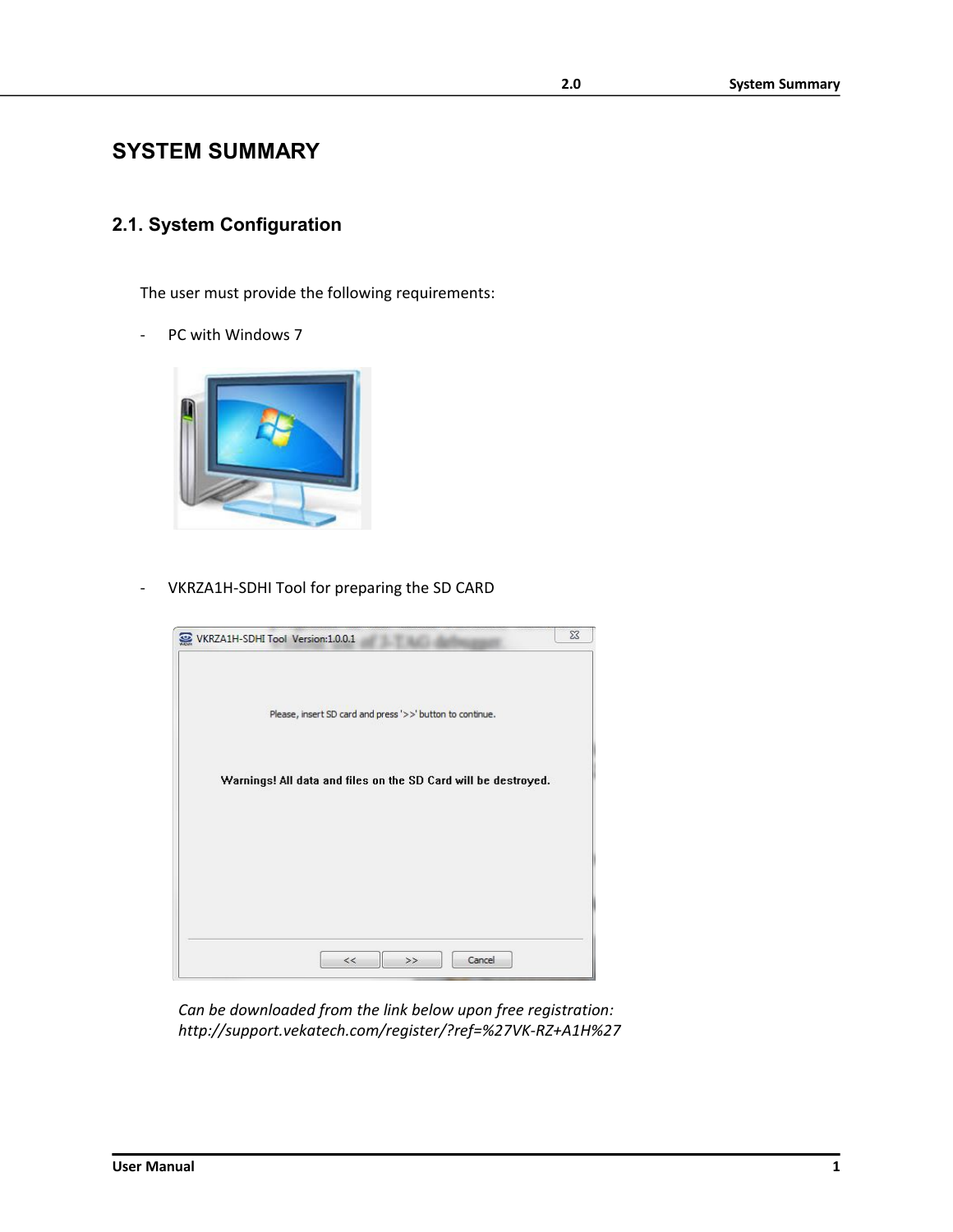VK-RZ/A1H Development board



*List of distributors: https://www.rutronik24.com/product/vekatech/vk-rza1h/6475917.html*

Micro SD CARD



- Binary or S37 file for VK-RZ/A1H

The VKRZA1H-SDHI Tool will copy the following sample programs to the micro SD CARD:

- Simple UART application;
- Parallel LCD display demo application;
- Cyclone TCP demo application.

The VK-RZ/A1H's Boot loader is taking control after reset if the boot jumpers are set to "SD CARD" and the ini configuration file is referenced for one of the following actions:

- programing in serial NOR FLASH;
- loading and running in ext. SDRAM;
- loading and running in internal SRAM of RZ/A1H Renesas Cortex A9 ARM microcontroller.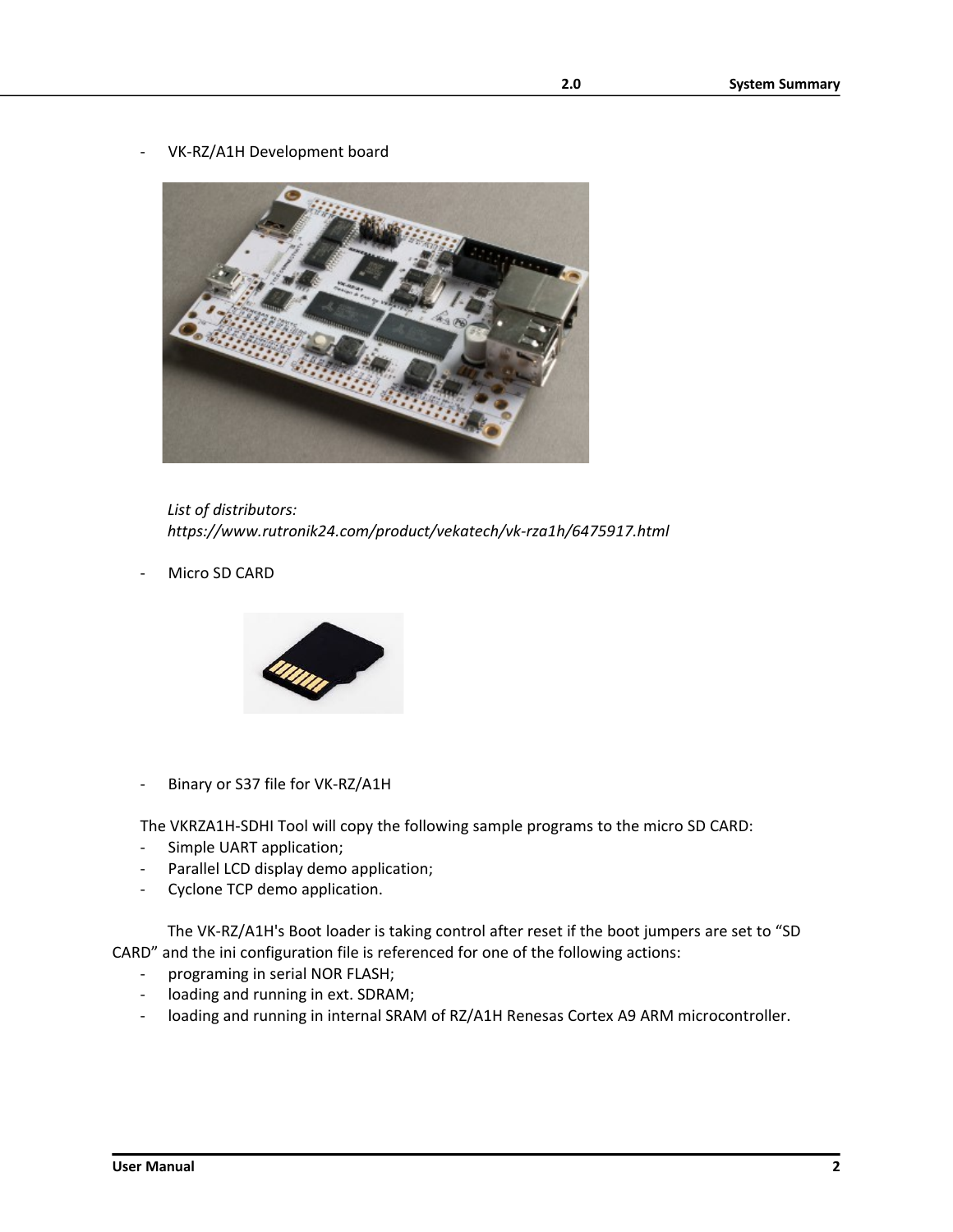# <span id="page-6-4"></span>**GETTING STARTED**

VKRZA1H-SDHI Tool for preparing the micro SD CARD for VK-RZ/A1H development board.

## <span id="page-6-3"></span>**3.1.Installing VKRZA1H-SDHI Tool**

<span id="page-6-2"></span>3.1.1. Register to receive a download link to your e-mail.

| vekatech <sup>®</sup>                     | Home   Technology   Support   Products   News   About Us   Join Us   Contact Us |
|-------------------------------------------|---------------------------------------------------------------------------------|
|                                           | Please register<br>Name:                                                        |
|                                           | Family:                                                                         |
|                                           | Company:                                                                        |
|                                           | Email:                                                                          |
|                                           | <b>Process download</b>                                                         |
|                                           |                                                                                 |
| @ 2012 Vekatech Ltd. All Rights Reserved. |                                                                                 |

<span id="page-6-1"></span>3.1.2. Click on the link in the received e-mail and download the archive from "Vekatech SD CARD LOADER" directory.

| Home   Technology   Support   Products   News   About Us   Join Us   Contact Us |                                |             |                                 |  |
|---------------------------------------------------------------------------------|--------------------------------|-------------|---------------------------------|--|
|                                                                                 | [downloads root] / [VK-RZ A1H] |             |                                 |  |
|                                                                                 | <b>NAME</b>                    | <b>SIZE</b> | MODIFIED -                      |  |
| W)                                                                              | [                              | <dir></dir> | Wed, Feb 25th, 2015<br>09:29:41 |  |
| A                                                                               | [USB Driver] new               | <dir></dir> | Thu, Jun 4th, 2015<br>14:49:25  |  |
| a                                                                               | [Vekatech SD CARD LOADER]      | <dir></dir> | Wed, Feb 25th, 2015<br>11:52:31 |  |
| ò                                                                               | [U-BOOT]                       | <dir></dir> | Wed, Feb 25th, 2015<br>10:30:26 |  |
| ò                                                                               | [user manual]                  | <dir></dir> | Sat, Dec 13th, 2014<br>15:59:02 |  |
| ò                                                                               | [Linux]                        | <dir></dir> | Sat, Dec 13th, 2014<br>15:53:19 |  |
| A                                                                               | [FREE RTOS & CycloneTCP]       | <dir></dir> | Sat. Dec 13th, 2014<br>15:48:49 |  |
| 쿳                                                                               | 3D VK RZ-A1H.PDF               | 7.156 MB    | Sat, Dec 13th, 2014<br>16:39:09 |  |
| e                                                                               | <b>3kits PNG</b>               | 2772 MB     | Fri. Dec 12th. 2014<br>10:39:15 |  |
| 빳                                                                               | vk-rz.pdf                      | 2.811 MB    | Fri, Dec 12th, 2014<br>10:39:14 |  |
| e                                                                               | 1kit.PNG                       | 2.244 MB    | Fri. Dec 12th. 2014<br>10:39:12 |  |
| 回                                                                               | pimg.jpg                       | 196.795 KB  | Fri, Dec 12th, 2014<br>10.39:10 |  |

<span id="page-6-0"></span>3.1.3. Unzip the archive and run as administrator vkrza1h\_sdhi-1.0.0.1-install.exe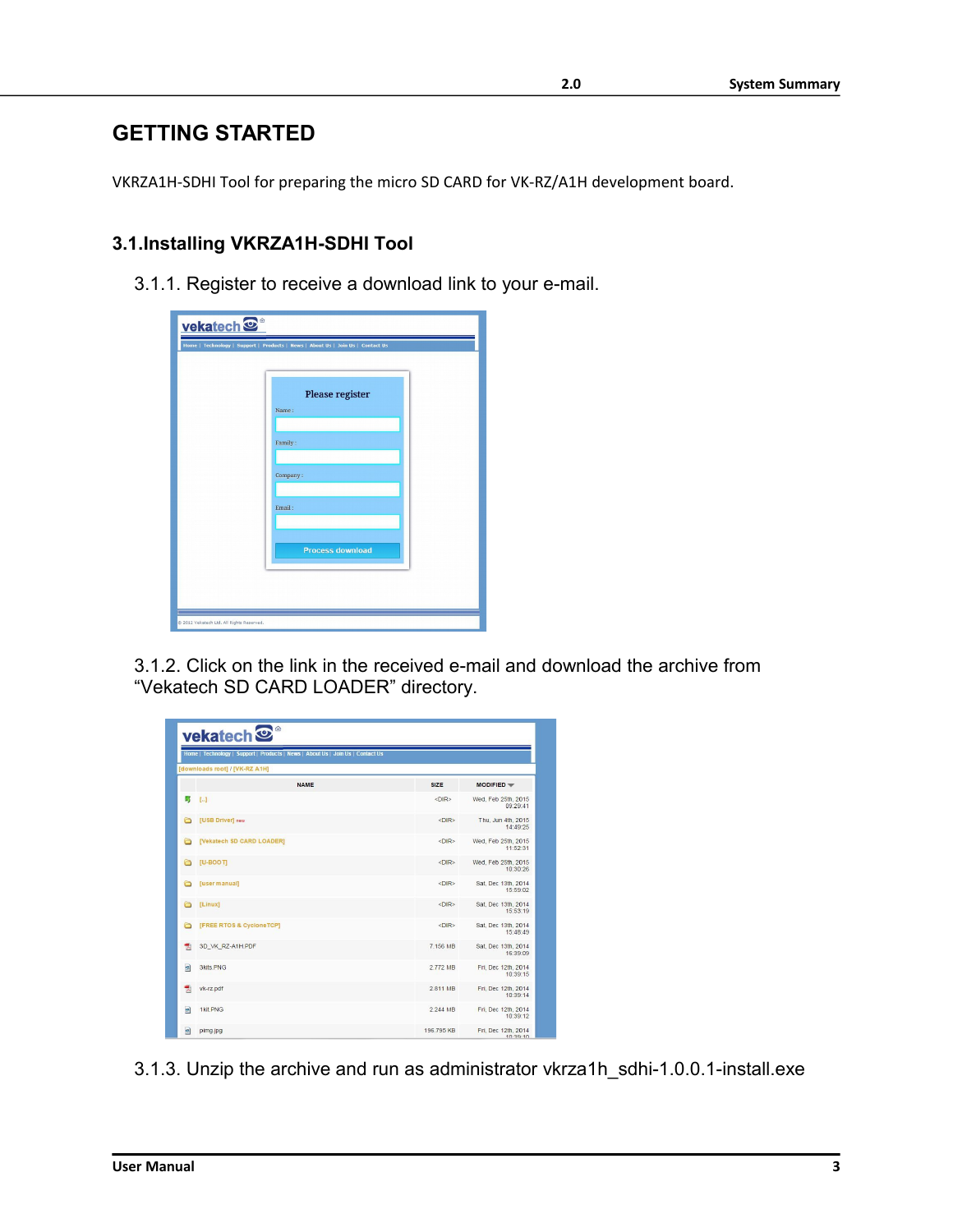# <span id="page-7-2"></span>**3.2. Micro SD card format and boot loader copying**

<span id="page-7-1"></span>3.2.1. Run as administrator vkrza1h\_sdhi-1.0.0.1.exe

| WKRZA1H-SDHI Tool Version:1.0.0.1 |                              | $\Sigma$ |
|-----------------------------------|------------------------------|----------|
|                                   |                              |          |
|                                   |                              |          |
|                                   |                              |          |
|                                   | Select                       |          |
|                                   | <b>N</b><br><b>Z</b> English |          |
|                                   |                              |          |
|                                   | Press '>>' to continue.      |          |
|                                   |                              |          |
|                                   |                              |          |
|                                   |                              |          |
|                                   | Cancel<br>$<<$<br>>          |          |
|                                   |                              |          |

*Click the '>>' button.*

# <span id="page-7-0"></span>3.2.2. Insert SD card



*Click the '>>' button.*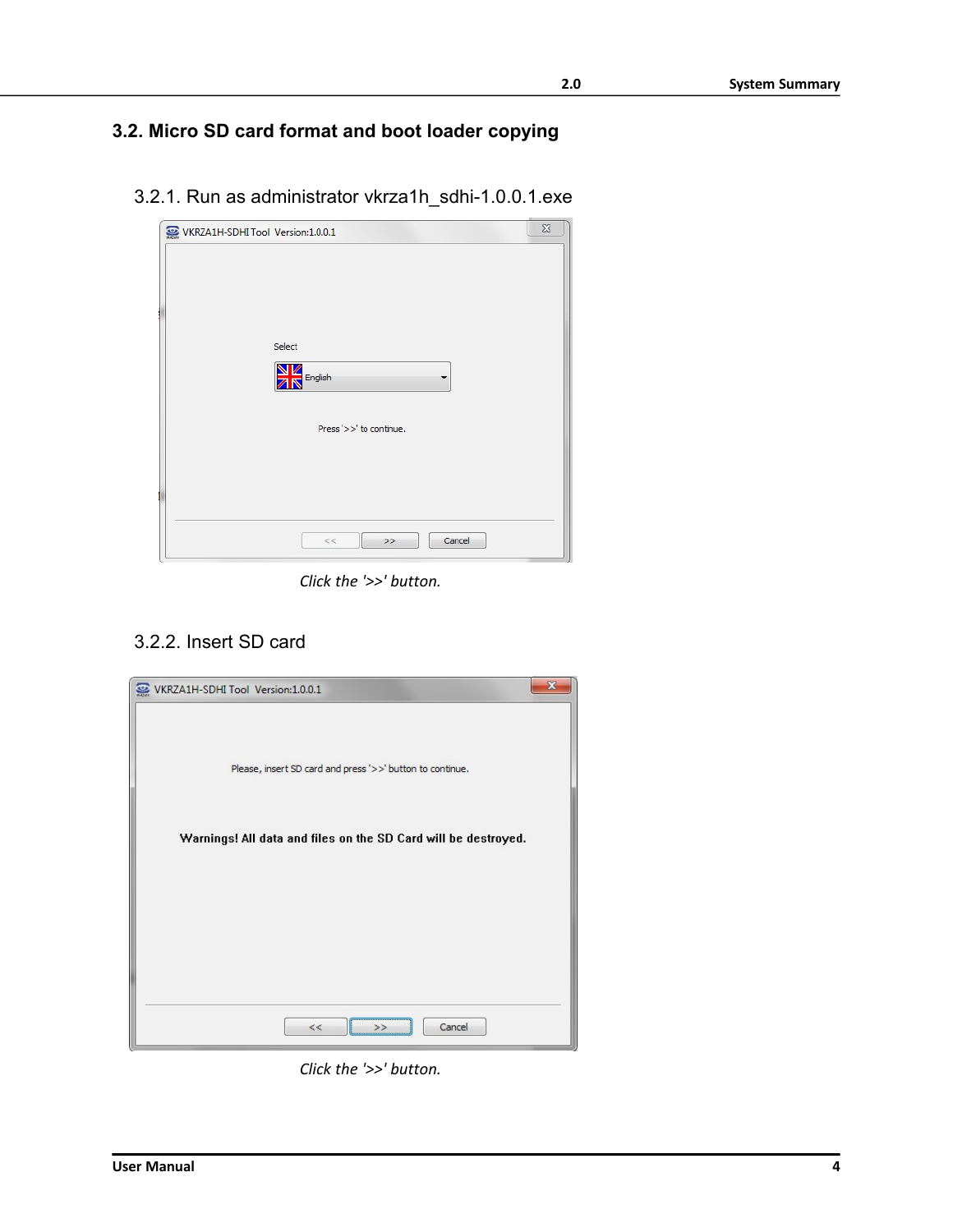### <span id="page-8-1"></span>3.2.3. Select device

| $\mathbf{x}$<br>WKRZA1H-SDHI Tool Version:1.0.0.1 |
|---------------------------------------------------|
| Select device<br>--None--                         |
| Cancel<br>$<<$<br>$>>$                            |

*Click on the list box.*

# <span id="page-8-0"></span>3.2.4. Confirm device

| x<br>WKRZA1H-SDHI Tool Version:1.0.0.1                                                                                                                                                                                                      |
|---------------------------------------------------------------------------------------------------------------------------------------------------------------------------------------------------------------------------------------------|
| Select device<br>ysicalDrive4 (N: ; 'VKR<br>Volume name: 'VKRZA1H'<br>Cylinders = $482$<br>$Tracks/cylinder = 255$<br>Sectors/track = $63$<br>Bytes/sector = $512$<br>Sectors = 7743330 (0x762762)<br>Disk size = 3782MB (3965190144 Bytes) |
| Press '>>' to continue.                                                                                                                                                                                                                     |
| Cancel<br><<<br>>>                                                                                                                                                                                                                          |

*Click the '>>' button*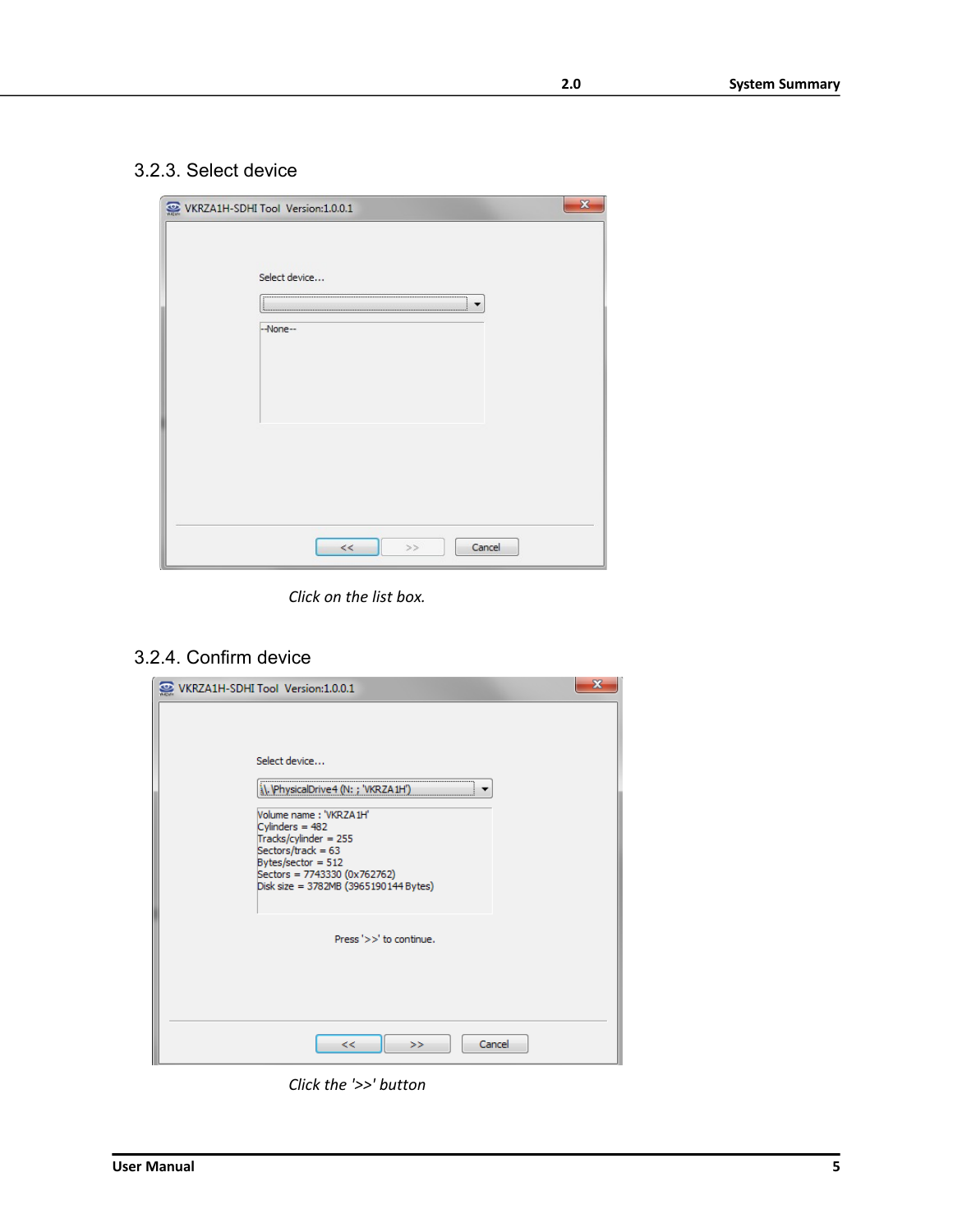#### <span id="page-9-1"></span>3.2.5. Format drive

| X<br>WKRZA1H-SDHI Tool Version:1.0.0.1                                                                                                                                                                           |
|------------------------------------------------------------------------------------------------------------------------------------------------------------------------------------------------------------------|
| Device selected<br>\\.\PhysicalDrive4 (N: ; 'VKRZA1H')<br>Volume name: 'VKRZA1H'<br>Cylinders = $482$<br>Tracks/cylinder = $255$<br>Sectors/track = $63$<br>Bytes/sector = $512$<br>Sectors = 7743330 (0x762762) |
| Disk size = 3782MB (3965190144 Bytes)<br>Go<br>Cancel<br><<<br>>>                                                                                                                                                |

*Click the 'Go' button*

<span id="page-9-0"></span>3.2.6. Drive format complete

| x<br>WKRZA1H-SDHI Tool Version:1.0.0.1                                                                                                                                                        |
|-----------------------------------------------------------------------------------------------------------------------------------------------------------------------------------------------|
| Device selected                                                                                                                                                                               |
| \\. \PhysicalDrive4 (N: ; 'VKRZA1H')                                                                                                                                                          |
| Volume name: 'VKRZA1H'<br>Cylinders = $482$<br>Tracks/cylinder = 255<br>Sectors/track = $63$<br>Bytes/sector = $512$<br>Sectors = 7743330 (0x762762)<br>Disk size = 3782MB (3965190144 Bytes) |
| Go<br>Press '>>' to continue.                                                                                                                                                                 |
| Cancel<br><<<br>>>                                                                                                                                                                            |

*Click the '>>' button*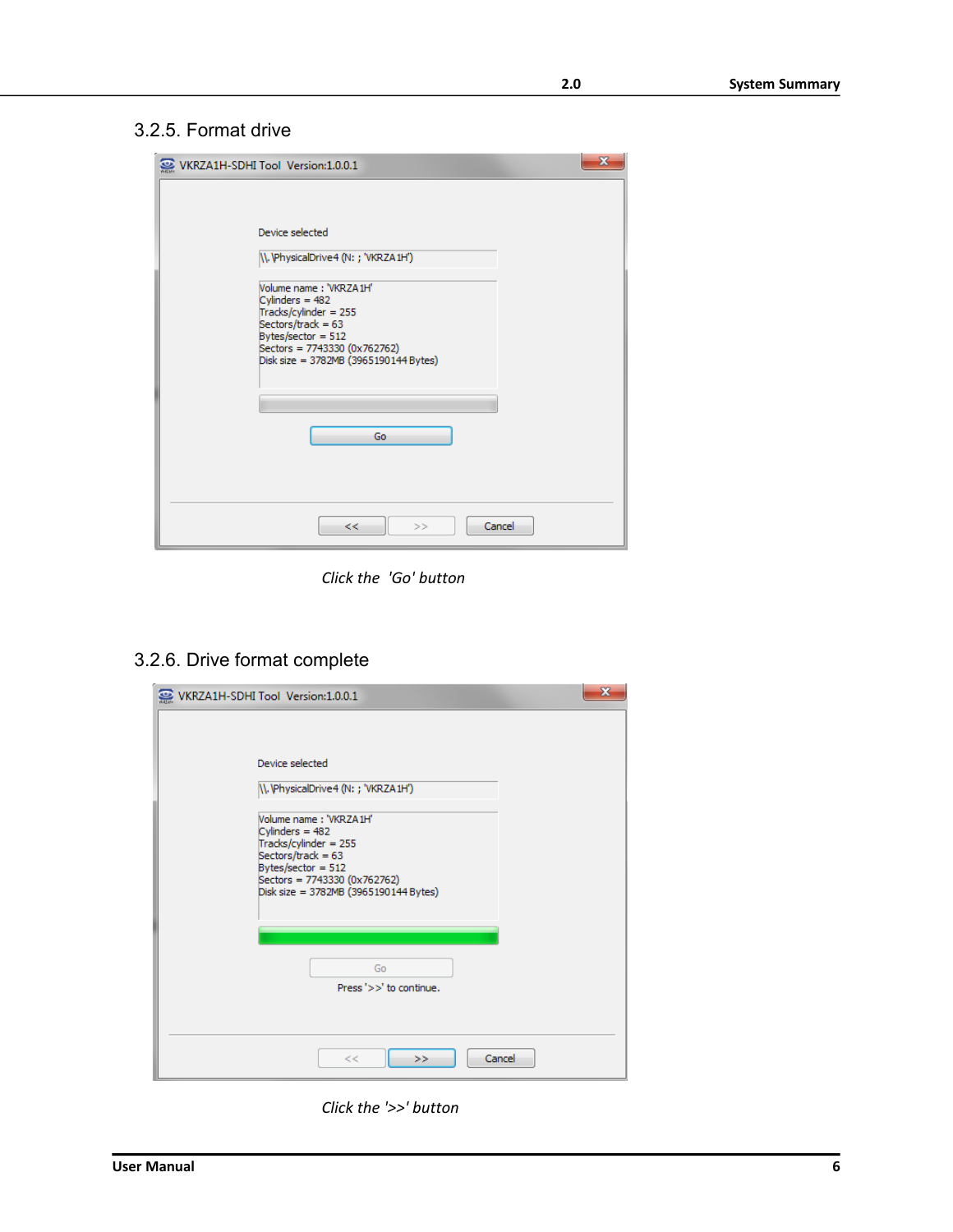# <span id="page-10-1"></span>3.2.7. Eject the SD card



*Click the '>>' button*

# <span id="page-10-0"></span>3.2.8. Insert the SD card

| x<br>WKRZA1H-SDHI Tool Version:1.0.0.1                                                                                                                                                                                                          |
|-------------------------------------------------------------------------------------------------------------------------------------------------------------------------------------------------------------------------------------------------|
| SD card<br>\\.\PhysicalDrive4 (N: ; 'VKRZA1H')<br>Volume name: 'VKRZA1H'<br>Cylinders = $482$<br>Tracks/cylinder = 255<br>Sectors/track = $63$<br>Bytes/sector = $512$<br>Sectors = 7743330 (0x762762)<br>Disk size = 3782MB (3965190144 Bytes) |
| Press '>>' to continue.                                                                                                                                                                                                                         |
| Cancel<br><<<br>>                                                                                                                                                                                                                               |

*Click the '>>' button*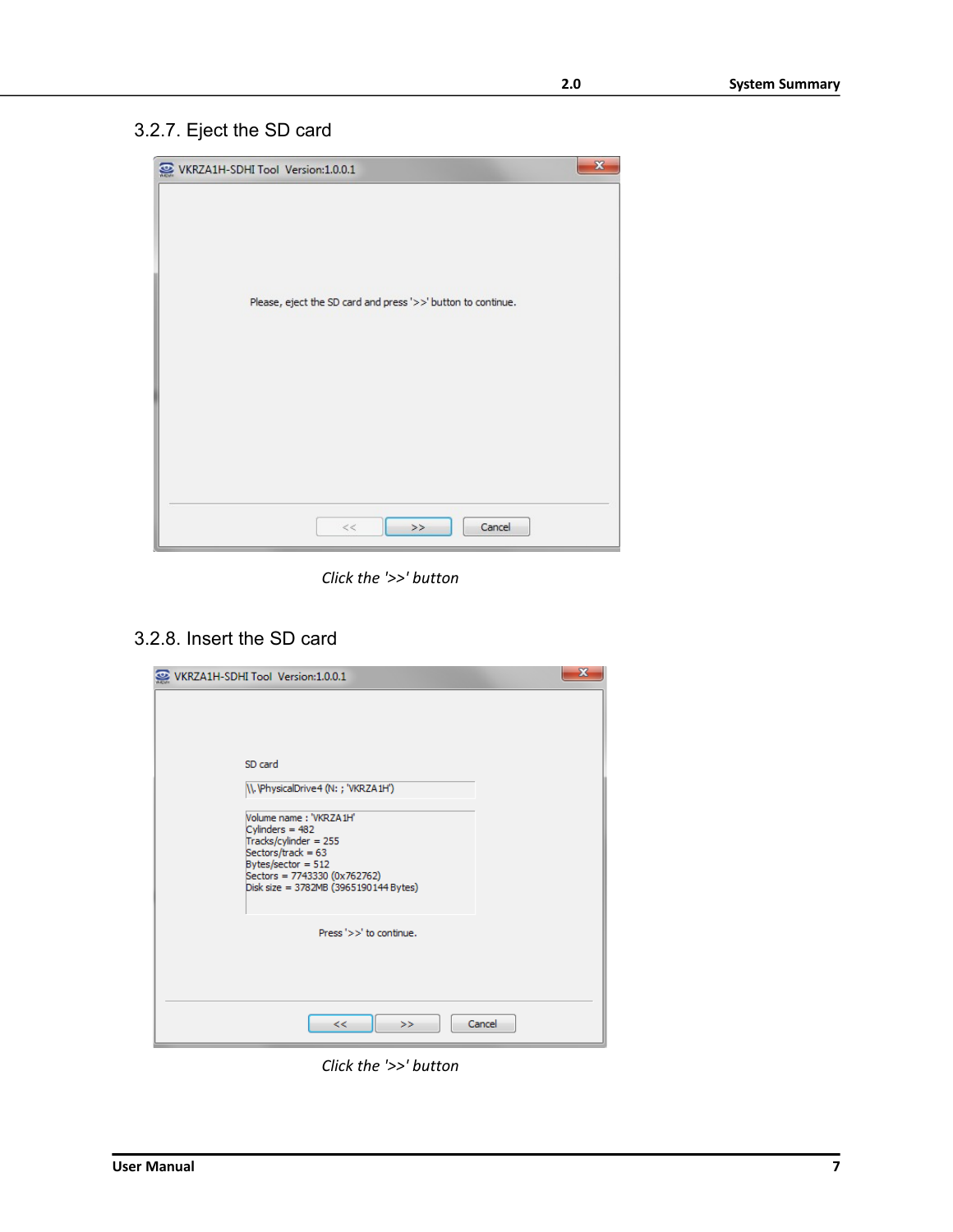<span id="page-11-2"></span>3.2.9. Format and Copy complete

| WKRZA1H-SDHI Tool Version:1.0.0.1 | $\mathbf{x}$                             |  |
|-----------------------------------|------------------------------------------|--|
|                                   | The operation is completed successfully. |  |
|                                   | Finish<br>$<<$<br>$>>$                   |  |

*Click the 'Finish' button*

- <span id="page-11-1"></span>3.2.10. Insert the Micro SD card in VK-RZ/A1H
- <span id="page-11-0"></span>**3.3. Micro SD content after preparation with vkrza1h\_sdhi-1.0.0.1**

| ≖<br>Date modified<br>Size<br>Name<br>Type<br>esd_sample<br>7.6.2015 г. 03:46 ч.<br>File folder<br>Icd_sample<br>$7.6.2015$ г. 03:46 ч.<br>File folder<br>sflash<br>7.6.2015 г. 03:46 ч. | Share with $\blacktriangledown$<br>New folder<br>Burn |             |      |
|------------------------------------------------------------------------------------------------------------------------------------------------------------------------------------------|-------------------------------------------------------|-------------|------|
|                                                                                                                                                                                          |                                                       |             |      |
|                                                                                                                                                                                          |                                                       |             |      |
|                                                                                                                                                                                          |                                                       |             |      |
|                                                                                                                                                                                          |                                                       | File folder |      |
| $7.6.2015$ г. 03:46 ч.<br>File folder<br>test                                                                                                                                            |                                                       |             |      |
| vkrza1h.ini<br>7.6.2015 г. 03:46 ч.<br>Configuration sett                                                                                                                                |                                                       |             | 2 KB |

The folders contain different demo projects that the user may start directly from the SD card.

The file vkrza1h.ini contains command data for the boot loader program.

If the user needs to start any project from any folder, he has to edit vkrza1h.ini.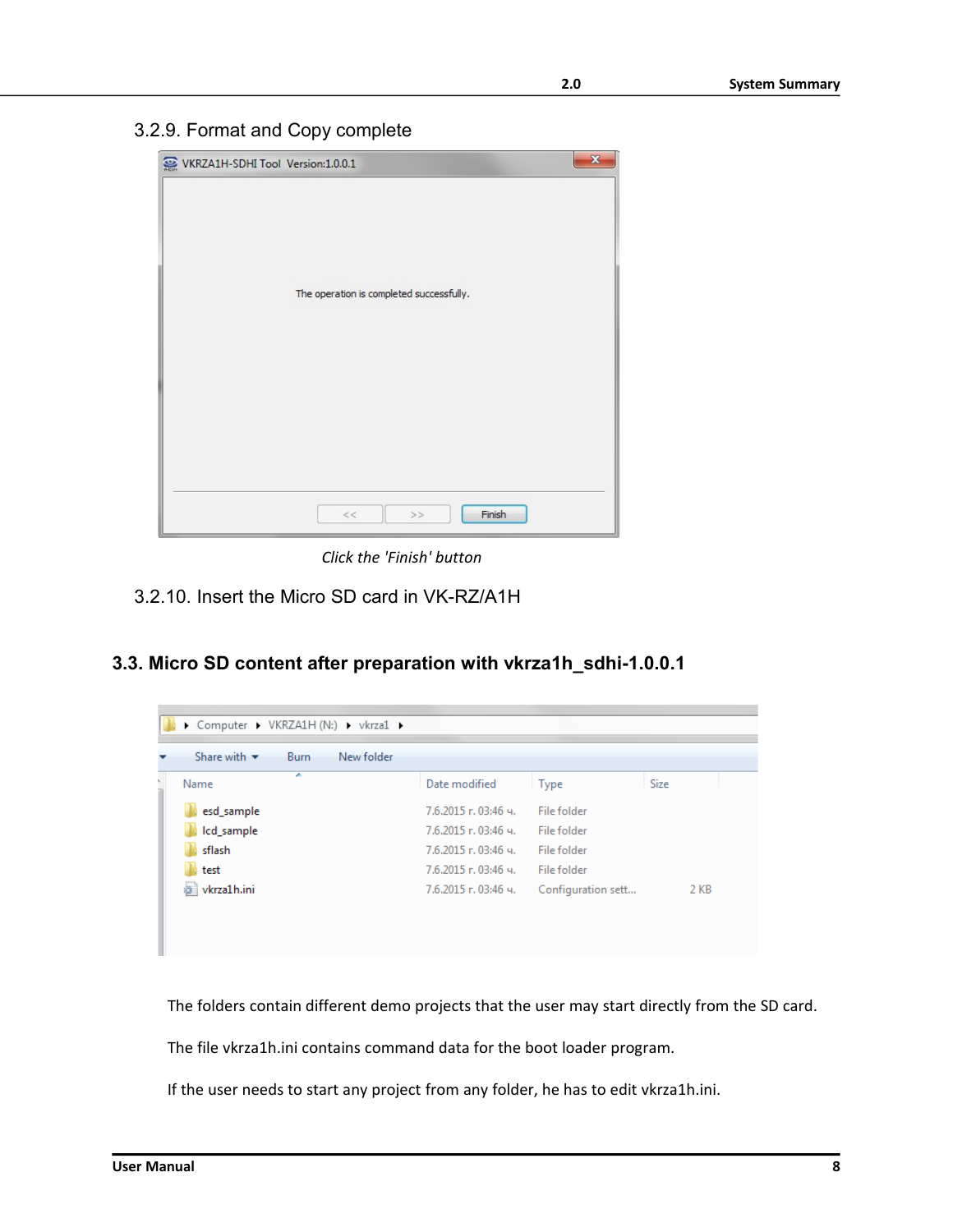#### <span id="page-12-0"></span>**3.4. Default content of vkrza1h.ini**

#This line cannot be removed! by Vekatech Ltd.(http://www.vekatech.com)

```
[ToDo]
Action=Run
OS=UserSrecord
[SDRAM]
Banks=0
#M12L2561616A-6T
ChipSize=32MB
Refresh=yes
RefMode=Auto
BACTV=no
CASLat=2
WTRP=1
WTRCD=1
TRWL=2
WTRC=5
RefTmrCKS=phy/4
RefreshCount=1
RefTimeConst=128
[S-Flash]
#Auto
[UserBin]
# FileName Load Mirror
#Image0=esd_sample\CONST_DL_TABLE
#Image1=esd_sample\RESET_HANDLER 200ab200
#Image2=esd_sample\VECTOR_MIRROR_TABLE 200ab100 20100000
#Image3=esd_sample\VECTOR_TABLE 200ab000 2002b000
#EntryPoint=
Image0=lcd_sample\vk-lcd43rta.bin 200a0000 <br>EntryPoint= 200a0000 200a0000
EntryPoint=
[UserSrecord]
Image=test\web server demo.s37
EntropyPoint = \frac{1}{200A0000}#Image=test\sdram\async_test.s37
#EntryPoint= 8000000
[UserSFlashBin]
ImagePath=sflash\u-boot
CommandLine=1 u-boot.bin 18000000
#ImagePath=sflash\init
#CommandLine=1 VECTOR_TABLE 18000000 CODE_SPIBSC_INIT1 18000200 
CODE SPIBSC INIT2 24 \overline{18000400} RESET HANDLER 18004000
#ImagePath=sflash\cyclone
#CommandLine=2 web_server_demo.bin 18080000
```
After power up, if the boot jumpers are set to SD card and the card is in the holder, the VK-RZ/A1H's Boot loader is started. The vkrza1h.ini file, indicates to the boot loader program that the application file located at SDCARD\test\web\_server\_demo.s37 needs to be copied at address 200A0000 and executed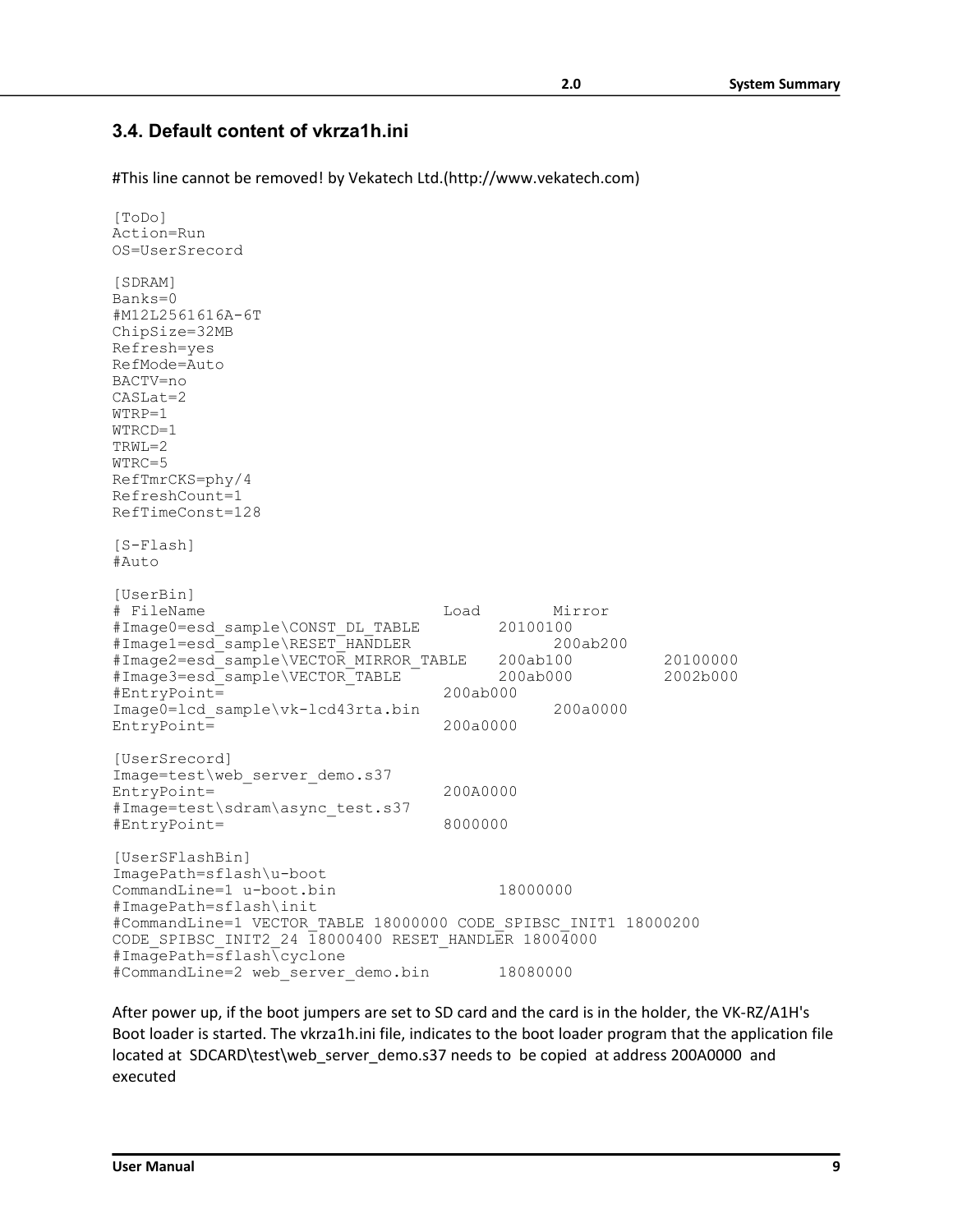# <span id="page-13-3"></span>**DETAILED DESCRIPTION OF VKRZA1H.INI FILE**

### <span id="page-13-2"></span>**4.1. Section TODO**

| Section: [ToDo]<br>Main command of SD bootloader |                                                                                                                                                                                                                                    |  |  |  |  |  |  |
|--------------------------------------------------|------------------------------------------------------------------------------------------------------------------------------------------------------------------------------------------------------------------------------------|--|--|--|--|--|--|
| Parameter:                                       | Meaning:<br>Option:                                                                                                                                                                                                                |  |  |  |  |  |  |
| Action                                           | Performs copying of images<br>Run<br>Performs programimg of images<br>Load                                                                                                                                                         |  |  |  |  |  |  |
| 0S                                               | (Run Only)<br>The image for copying is in binary frmat<br>UserBin<br>The image for copying is in Motorola s37 format<br>UserSrecord<br>(Run Only)<br>The image for programming is in binary format<br>UserSFlashBin<br>(Load Only) |  |  |  |  |  |  |

Reads from the specified patch in the OS section.

Copies to hex address specified in the OS section.

Run

```
Example :
  Action=Run
  OS=UserSrecord
```
#### <span id="page-13-1"></span>**4.2. Section UserBin**

| Sections: [UserBin] | "Run" procedure - details about the binary format images: |                                                                                                                                                         |
|---------------------|-----------------------------------------------------------|---------------------------------------------------------------------------------------------------------------------------------------------------------|
| Parameter:          | Option:                                                   | Meaning:                                                                                                                                                |
| ImageN              | Any valid SD card path                                    | define the name of the image, its location,<br>the quantity of copies & its start addresses (Load, Mirror)<br>N specifies the order number of the image |
| EntryPoint=         | Any valid 32bit address                                   | Tells the SD bootloader where to forward the control after the copying is completed                                                                     |

This section is valid when OS=UserBin

```
Example :
   Image0=lcd_sample\vk-lcd43rta.bin 200a0000
   EntryPoint=200a0000
```
### <span id="page-13-0"></span>**4.3. Section UserSrecord**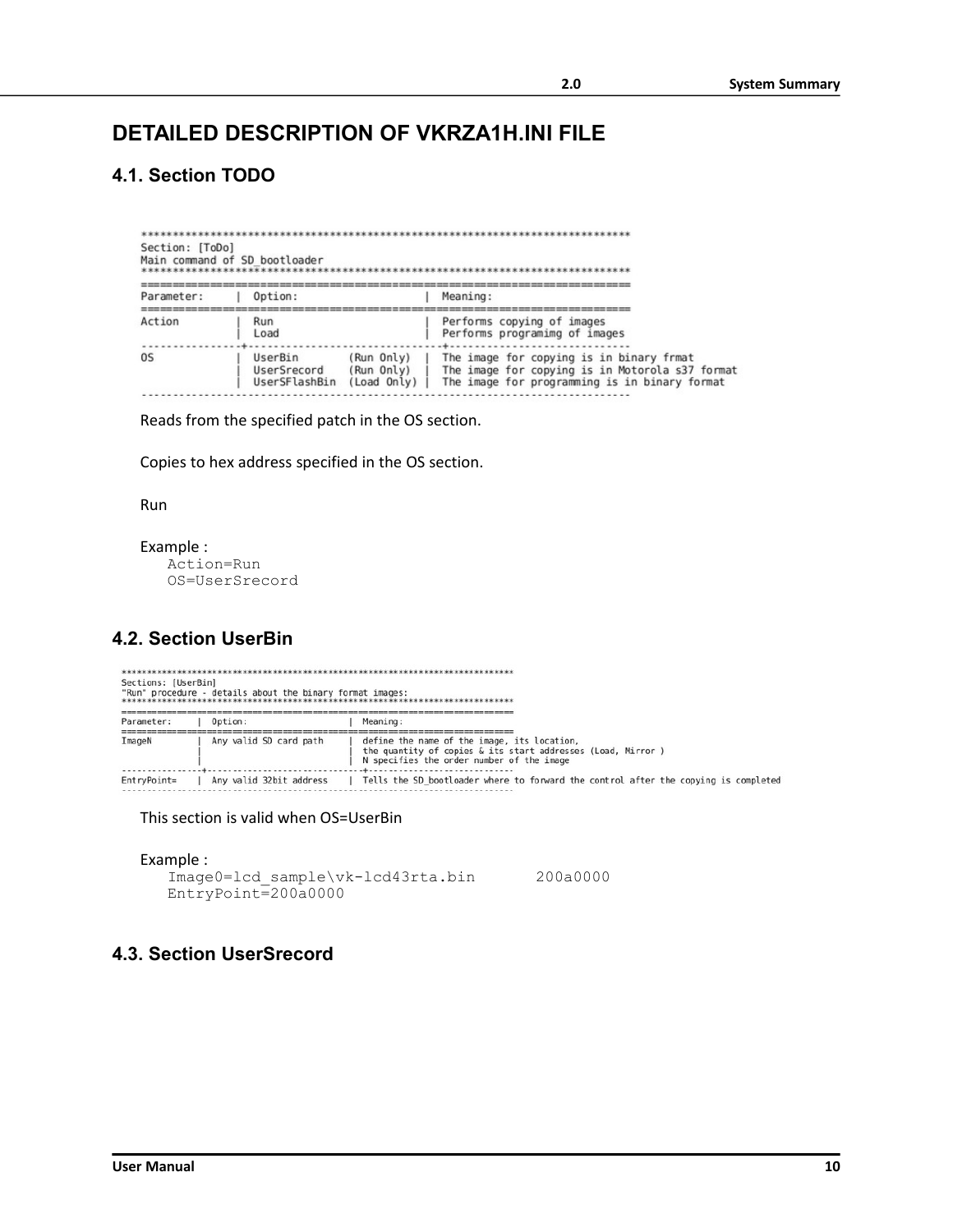| Sections: [UserSrecord] | "Run" procedure - details about the Motorola s37 format images: |                                                                                     |
|-------------------------|-----------------------------------------------------------------|-------------------------------------------------------------------------------------|
|                         |                                                                 |                                                                                     |
| Parameter:              | Option:                                                         | Description:                                                                        |
|                         |                                                                 |                                                                                     |
| Image                   | Any valid SD card path                                          | Tells the SD bootloader 2 things: the name of the image, its location               |
| EntryPoint=             | Any valid 32bit address                                         | Tells the SD bootloader where to forward the control after the copying is completed |

#### This section is valid when OS= UserSrecord

#### Example :

```
Image=test\web_server_demo.s37
EntryPoint=200A0000
```
S37 file holds the address for copy operation.

#### <span id="page-14-0"></span>**4.4. Section UserSFlashBin**

Sections: [UserSFlashBin] 

| Parameter:   | Option:                                                                                                                                                                                   | Meaning:                                                                                                                                                                                                                                                                                                                                                                                                                 |
|--------------|-------------------------------------------------------------------------------------------------------------------------------------------------------------------------------------------|--------------------------------------------------------------------------------------------------------------------------------------------------------------------------------------------------------------------------------------------------------------------------------------------------------------------------------------------------------------------------------------------------------------------------|
| ImagePath=   | Any valid SD card path                                                                                                                                                                    | Tells location of the image                                                                                                                                                                                                                                                                                                                                                                                              |
| CommandLine= | image name<br>start address<br>image name N<br>start address N                                                                                                                            | The image will be placed in the first SPI flash through 4bit interface<br>The image will be placed in both SPI flashes through 2x4bit interface<br>Specifies the name of the image<br>Specifies the start address for programming<br>Specifies the name of the N image (if there are more than 1 image for programming)<br>Specifies the start address of N programming (if there are more than 1 image for programming) |
|              | !NB! Please place your code after adress 18080000H.<br>In the address space 18000000H - 1807FFFFH there is a initialization code<br>responsible for proper init of the multi I/O SPI bus. | This code is activated when BOOT MODE 3 is selected. As default the initial setting of the bus is                                                                                                                                                                                                                                                                                                                        |

This come is activated when the buoline is selected. As default the initial setting of the bus is<br>(ixe a normal SPI (lbit interface) depending of what argument (1 or 2) have been passed when the flash is programmed.<br>(ix4bi

ImagePath=sflash\init<br>CommandLine=1 VECTOR\_TABLE 18000000 CODE\_SPIBSC\_INIT1 18000200 CODE\_SPIBSC\_INIT2 18000400 RESET\_HANDLER 18004000

This section is valid when OS= UserSFlashBin

Example how to program onboard flash with U-boot application:

ImagePath=sflash\u-boot CommandLine=1 u-boot.bin 18000000